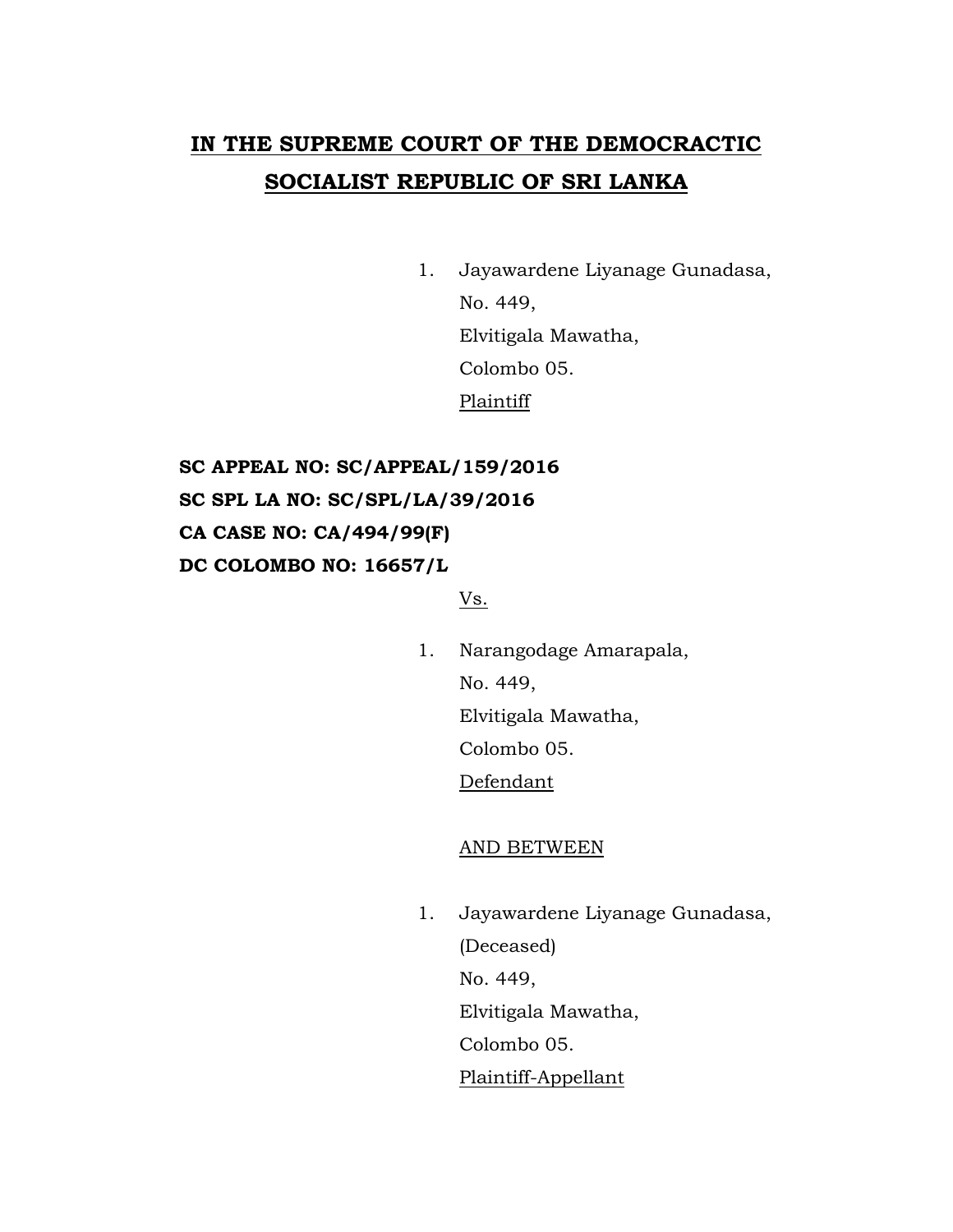1A. Gamekankanamge Gunawathie, No. 01/11, Samaranayake Road,

Kolonnawa.

 1B. Jayawardeneliyanage Prasanna, No. 01/11, Samaranayake Road,

Kolonnawa.

 1C. Jayawardeneliyanage Lasantha, No. 01/11,

Samaranayake Road,

Kolonnawa.

 1D. Jayawardeneliyanage Achini No. 01/11, Samaranayake Road,

Kolonnawa.

Substituted Plaintiff- Appellants

Vs.

- 1. Narangodage Amarapala, (Deceased) No. 449, Elvitigala Mawatha, Colombo 05. Defendant-Respondent 1A. Indra Josephine Jayasinghe,
	- No. 449/1A, Elvitigala Mawatha, Colombo 05.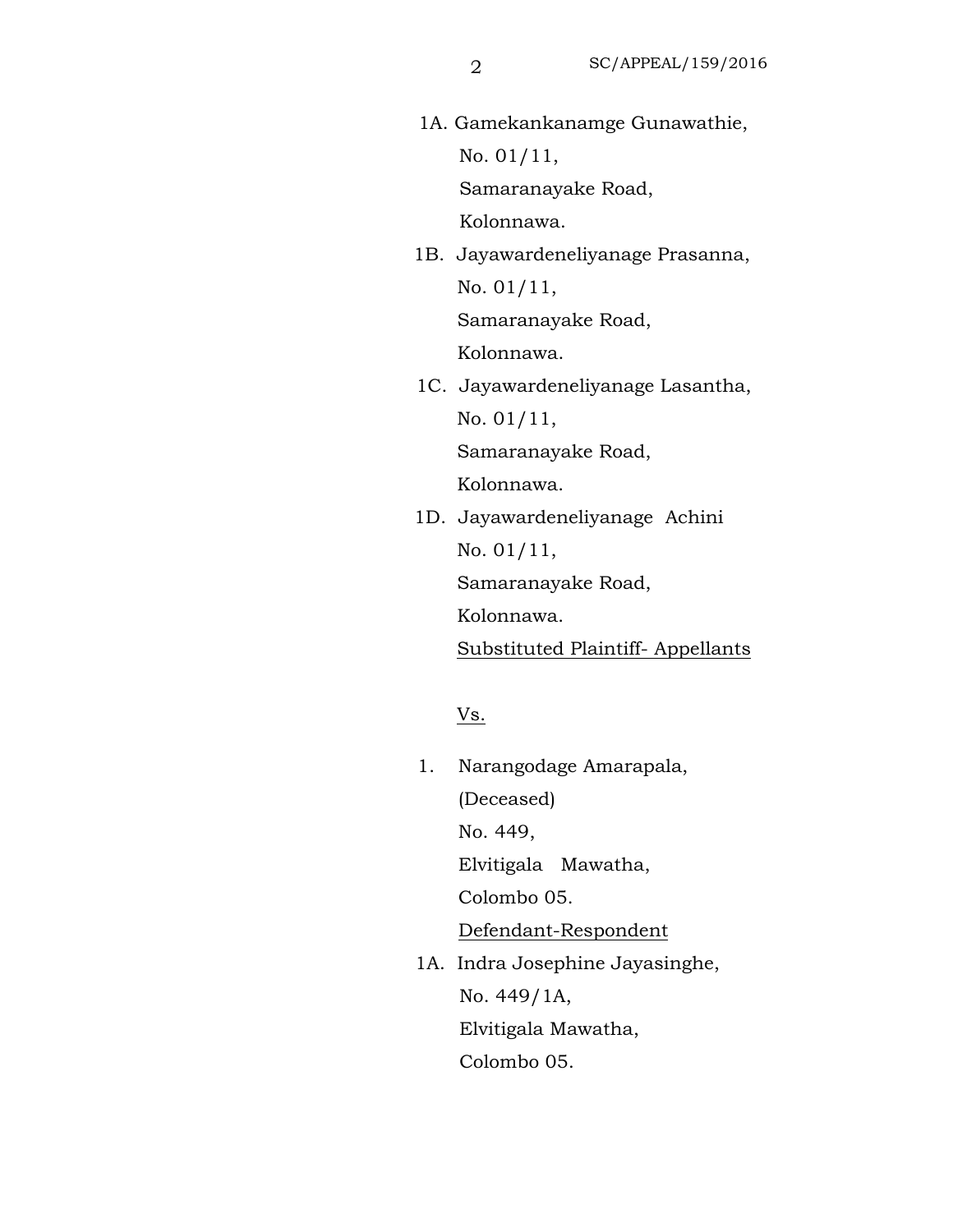- 1B. Narangodage Ishan Dilantha, No. 449/1A, Elvitigala Mawatha, Colombo 05.
- 1C. Narangodage Hasini Chathurani, No. 449/1A, Elvitigala Mawatha, Colombo 05. Substituted Defendant-

Respondents

#### AND NOW BETWEEN

- 1A. Indra Josephine Jayasinghe, No. 449/1A, Elvitigala Mawatha, Colombo 05.
- 1B. Narangodage Ishan Dilantha, No. 449/1A,

Elvitigala Mawatha,

Colombo 05.

 1C. Narangodage Hasini Chathurani, No. 449/1A,

Elvitigala Mawatha,

Colombo 05.

Substituted Defendant-

### Respondent- Petitioners

Vs.

 1A. Gamekankanamge Gunawathie, No. 01/11, Samaranayake Road, Kolonnawa.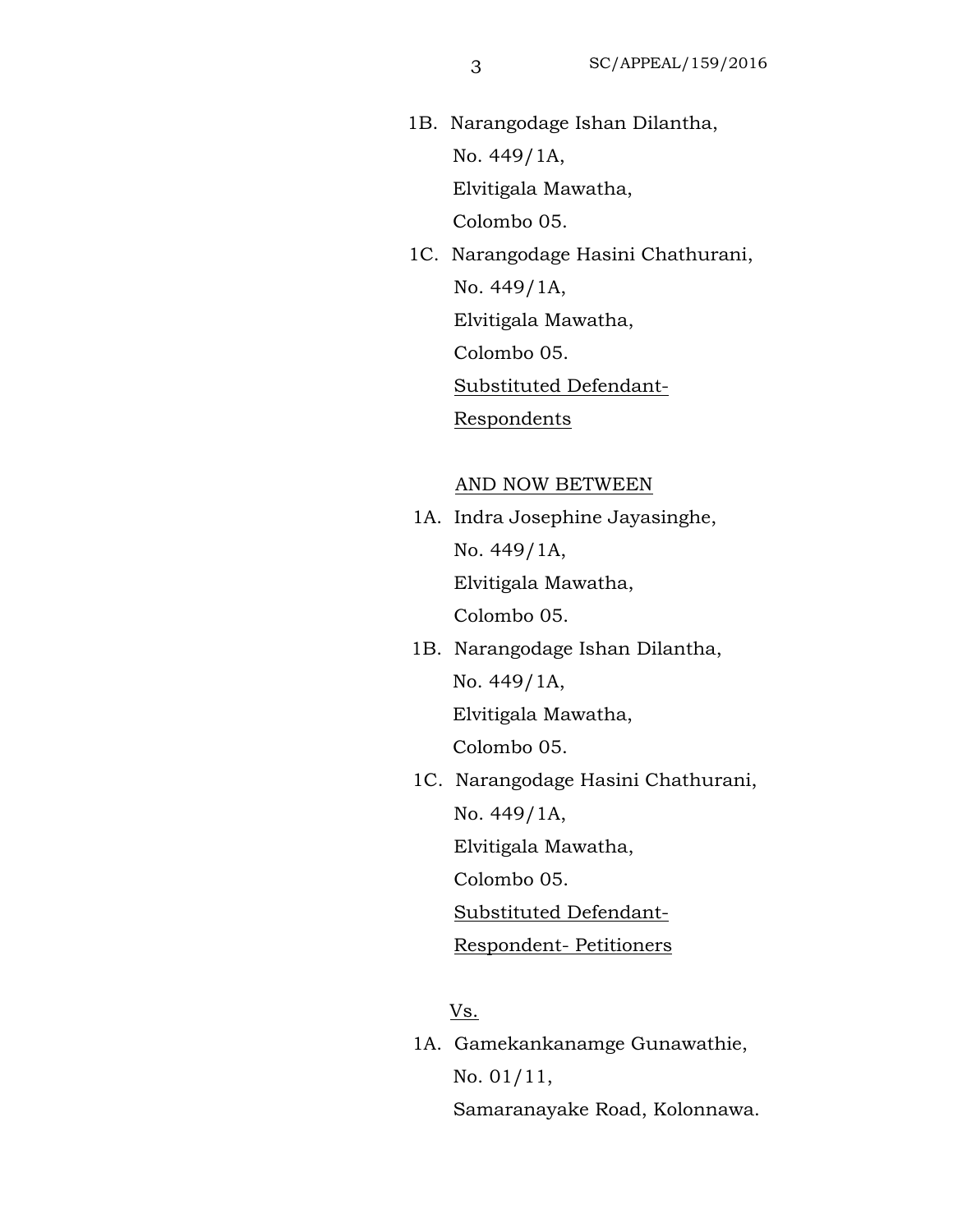- 1B. Jayawardeneliyanage Prasanna, No. 01/11, Samaranayake Road, Kolonnawa.
- 1C. Jayawardeneliyanage Lasantha, No. 01/11, Samaranayake Road, Kolonnawa.
- 1D. Jayawardeneliyanage Achini No. 01/11, Samaranayake Road, Kolonnawa. Substituted Plaintiff- Appellant-Respondents
- Before: P. Padman Surasena, J. Yasantha Kodagoda, P.C., J. Mahinda Samayawardhena, J.
- Counsel: Dr. Jayatissa de Costa, P.C., with D.D.P. Dasanayake for the Substituted Defendant-Respondent-Appellant.

 Asthika Devendra with Nihara Gooneratne for the Substituted 1A to 1D Plaintiff-Appellant-

Respondents.

Written submissions:

by 1A to 1D Plaintiff-Appellant-Respondents on 01.11.2018 by 1A to 1C Defendant-Respondent-Petitioners on 16.11.2016 Argued on: 15.02.2022 Decided on: 20.05.2022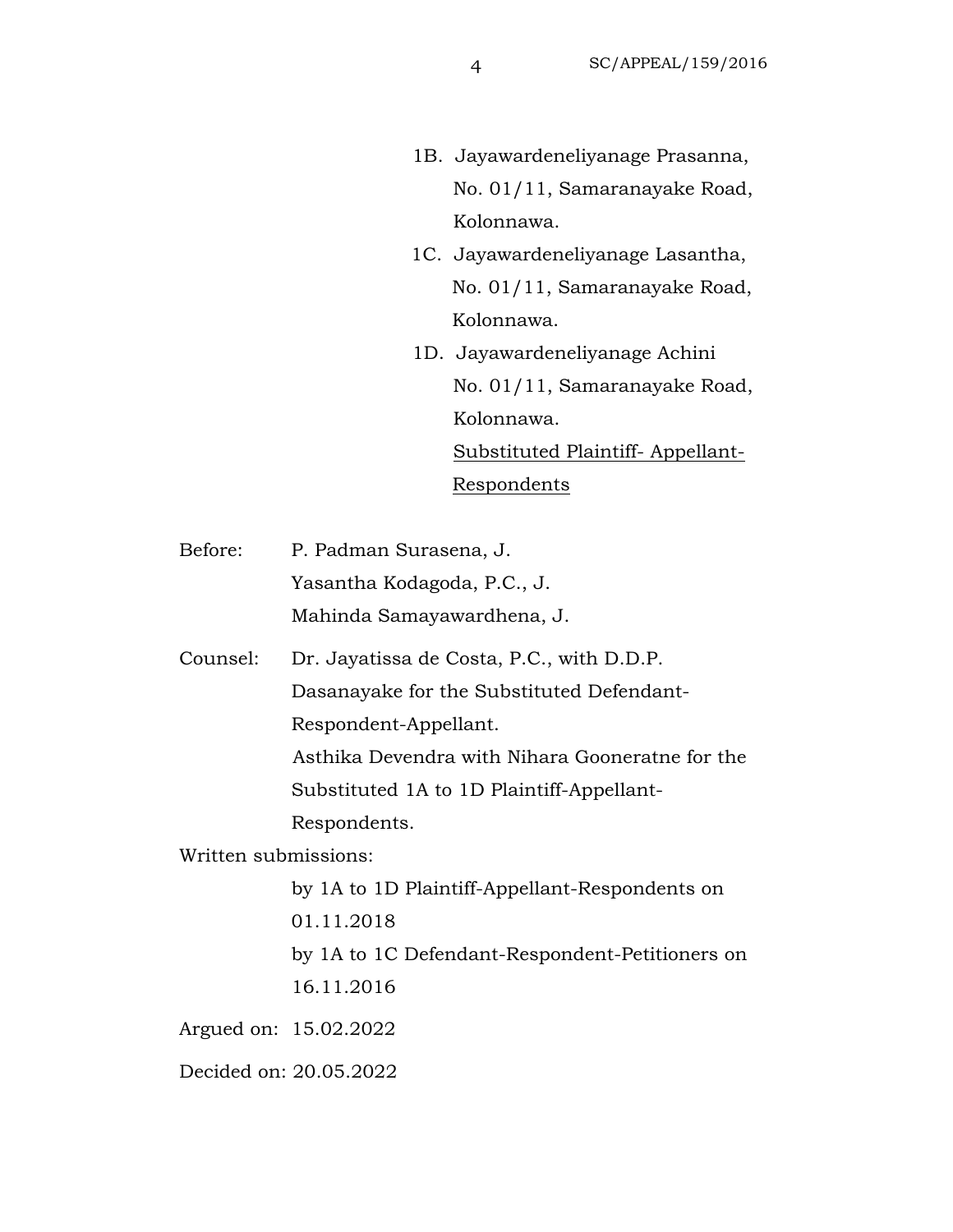#### Mahinda Samayawardhena, J.

The plaintiff filed this action in the District Court seeking ejectment of the defendant from the premises in suit and damages on the basis that the defendant is in unlawful possession of the premises, the leave and license given to him by the plaintiff having been terminated by P4 effective from 31.01.1994. The defendant sought dismissal of the plaintiff's action on the basis that the plaintiff was the defendant's licensee whereas he (the defendant) was the tenant of the owner of the premises, namely Thillairajah. The fact that Thillairajah was the owner of the premises is undisputed. After trial, the District Court held with the defendant and dismissed the plaintiff's action. On appeal by the plaintiff, the Court of Appeal set aside the judgment of the District Court and entered judgment for the plaintiff. Hence this appeal by the defendant to this Court.

This Court granted leave to appeal to the defendant on three questions of law, which are, verbatim, as follows:

- (a) Has the Court of Appeal erred in not considering that the leave and license alleged to have been granted to the defendant by the plaintiff has not been established?
- (b) Has the Court of Appeal erred in not considering the fact that the defendant had been possessing the property in dispute long before November 1990, the month in which the plaintiff alleged to have given leave and license to the defendant which fact clearly establishes that the defendant had not entered into the premises on the leave and license of the plaintiff?
- (c) Has the Court of Appeal erred in stressing that the defendant has failed to prove tenancy with V. Thillairajah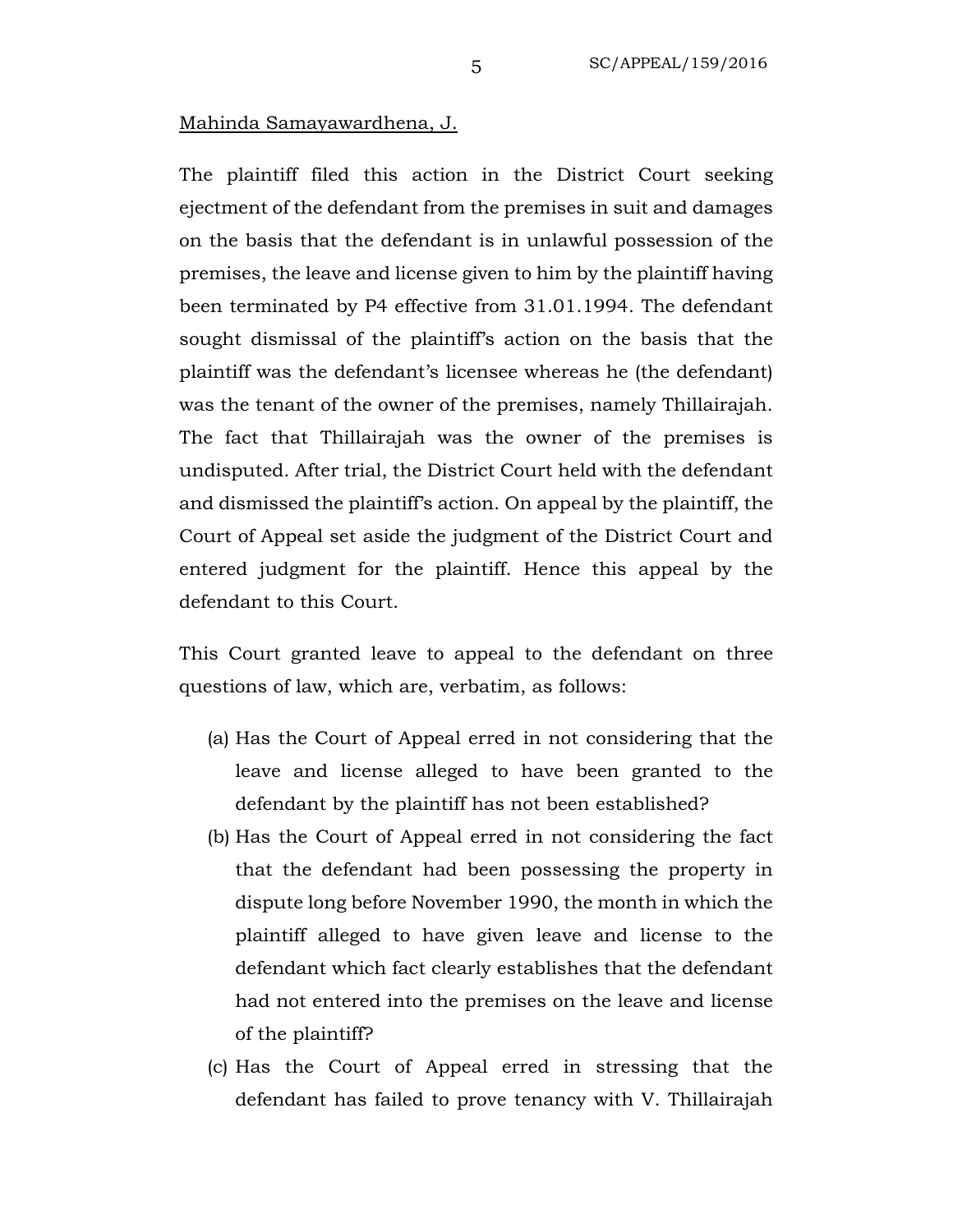despite the fact that the fundamental issue of the case was whether the defendant came to the premises on the leave and license of the plaintiff?

The first and second questions relate to the burden of proof and the third to the onus of proof.

Although the defendant's case, as crystallised in the issues raised before the District Court, was that he was the tenant of Thillairajah, he admitted in evidence that he did not have any receipts issued by Thillairajah acknowledging payment of rent. He also admitted that there was not a single correspondence between him and Thillairajah. Conversely, the plaintiff marked several letters exchanged between him and Thillairajah manifesting the relationship between them as landlord and tenant. In one of those letters, namely P16 dated 20.07.1985, Thillairajah *inter alia* says "*I am the owner of the shop and that you are my tenant ever since you got into occupation and you have been paying me the rent so long for several years*."

Moreover, as evidenced by P1 dated 16.11.1992, the defendant deposited rent in respect of the premises for November 1992 in the Colombo Municipal Council in the name of the plaintiff stating that the plaintiff was his landlord. The Colombo Municipal Council transmitted the rent by way of a Money Order to the plaintiff in terms of section 21 of the Rent Act. Immediately thereafter, the plaintiff by P2 informed the Colombo Municipal Council that he is not prepared to accept the rent for the reasons stated therein.

It is significant to note that none of those documents tendered in evidence was marked "subject to proof". Further, the plaintiff was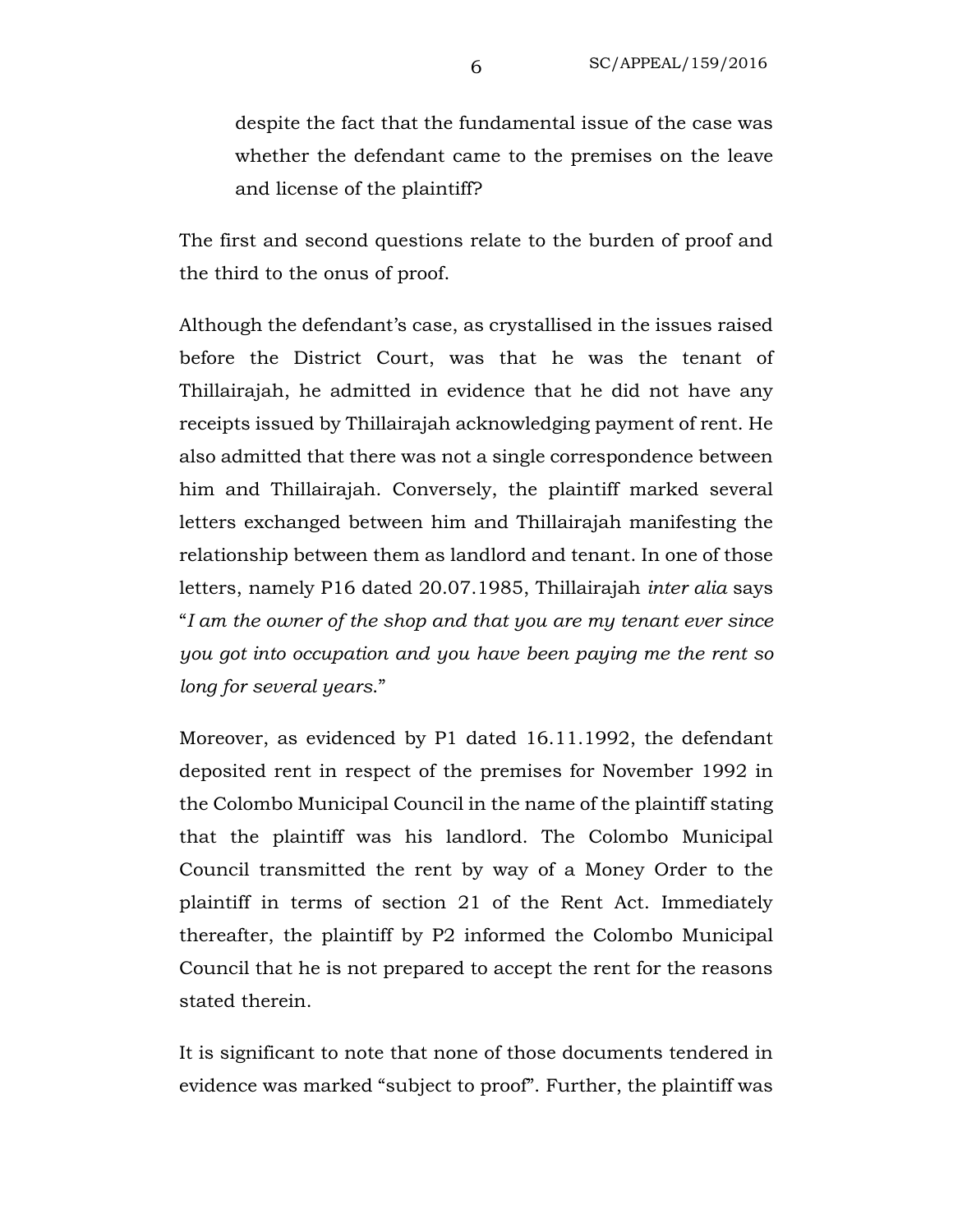never cross-examined on P1. The defendant's vague and belated attempt to disown P1 in his evidence shall be rejected as an afterthought. The contention of the defendant that P1 was not proved is unsustainable. A party cannot make a complaint to the Trial Court or the Appellate Court that a document has not been proved when he remained silent at the time of the document being marked in evidence: section 154(3) of the Civil Procedure Code.

There is no necessity to refer to all the documents marked by the plaintiff in evidence. P16 and P1 respectively are in my view more than sufficient to prove that the plaintiff, not the defendant, is the tenant of Thillairajah and the defendant is in occupation of the premises under the plaintiff.

One of the main issues raised by the defendant in the District Court was that when Thillairajah was admittedly the owner of the premises, the plaintiff could not have given leave and license to the defendant to occupy the premises. Although this issue had been answered in favour of the defendant by the District Court, the Court of Appeal rightly reversed that finding. The plaintiff need not be the owner of the premises to give leave and license to the defendant to occupy the premises. A licensee can become a licensor if he permits a third party to occupy the premises. Once the license of the latter is later terminated, he must vacate the premises. He is estopped from challenging or questioning the authority of the licensor to grant him leave and license: section 116 of the Evidence Ordinance. (*Mary Beatrice v. Seneviratne [1997] 1 Sri LR 197, Wimala Perera v. Kalyani Sriyalatha [2011] 1 Sri LR 182, Ahamed Saheed v. Abdul Hameed, SC/APPEAL/4/2013, SC Minutes of 23.05.2018*)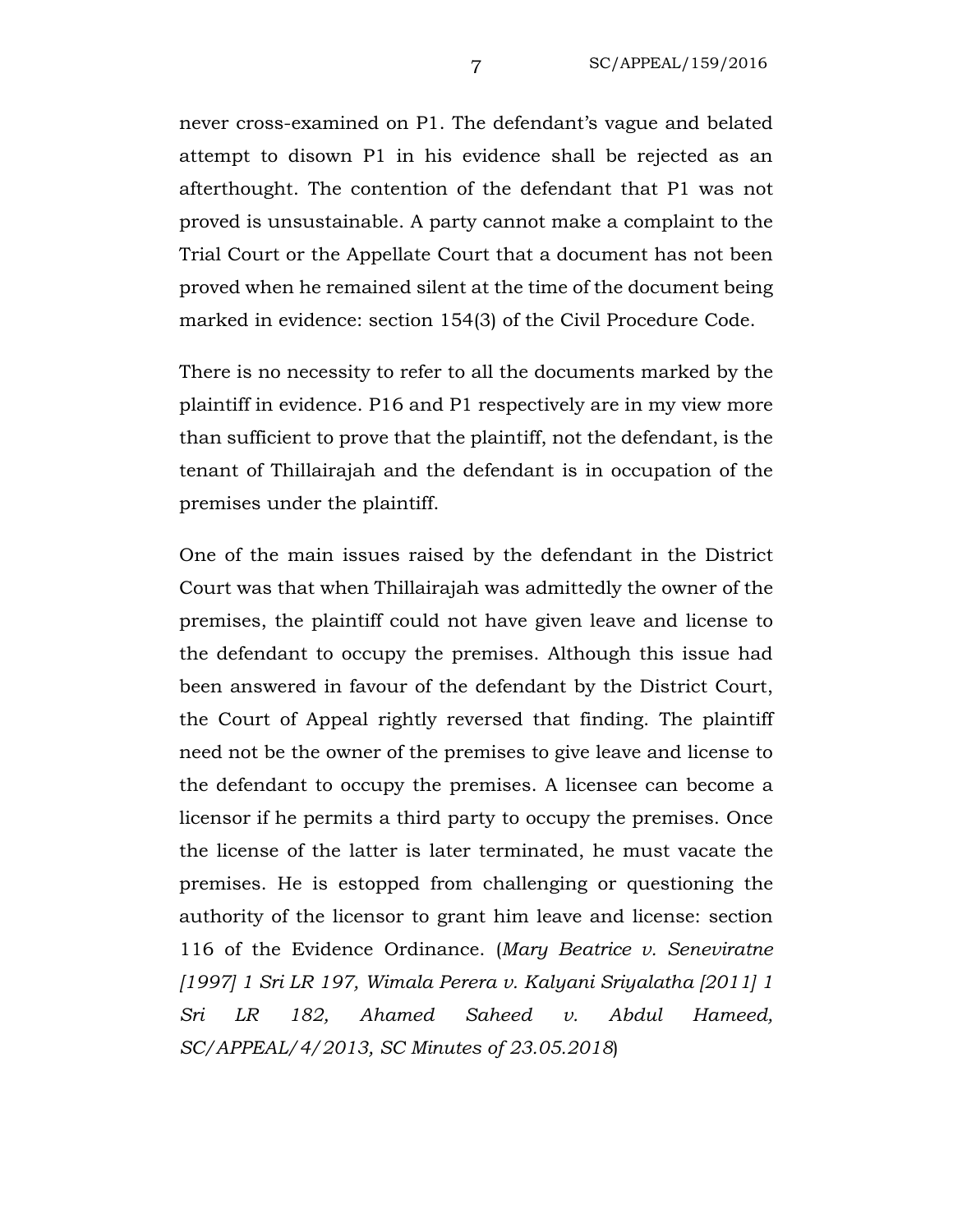By the third question of law, the defendant argues that the Court of Appeal misapplied the onus of proof, in that the Court was more concerned about the defendant's claim that he was the tenant of Thillairajah when the real issue to be decided was whether the defendant was the licensee of the plaintiff. I am afraid I cannot agree with this line of argument. The Court of Appeal addressed its mind to the real issue, i.e. whether the defendant was the licensee of the plaintiff. In resolving that issue, the Court of Appeal also rightly considered the matter put in issue by the defendant himself in the District Court, i.e. whether he (the defendant) was the tenant of Thillairajah. This is not shifting the burden of proof to the defendant.

This is not a criminal case where the accused is entitled to remain silent allowing the prosecution to prove the case beyond reasonable doubt. This is a civil case where the plaintiff shall prove his case on a balance or preponderance of probabilities. This means the plaintiff in a civil case should prove that his version is more probable or more likely than that of the defendant. In a civil case as much as in a criminal case the defendant can remain silent, as the overall burden lies with the plaintiff. If he remains silent, the Court can *inter alia* draw a presumption against him: illustration (f) of section 114 of the Evidence Ordinance. If the defendant elects to give evidence and/or lead evidence on his behalf, the Court is entitled to consider such evidence to decide whether the plaintiff proved his case. If that is not permissible, there is no purpose in allowing the defendant to lead evidence in a civil case.